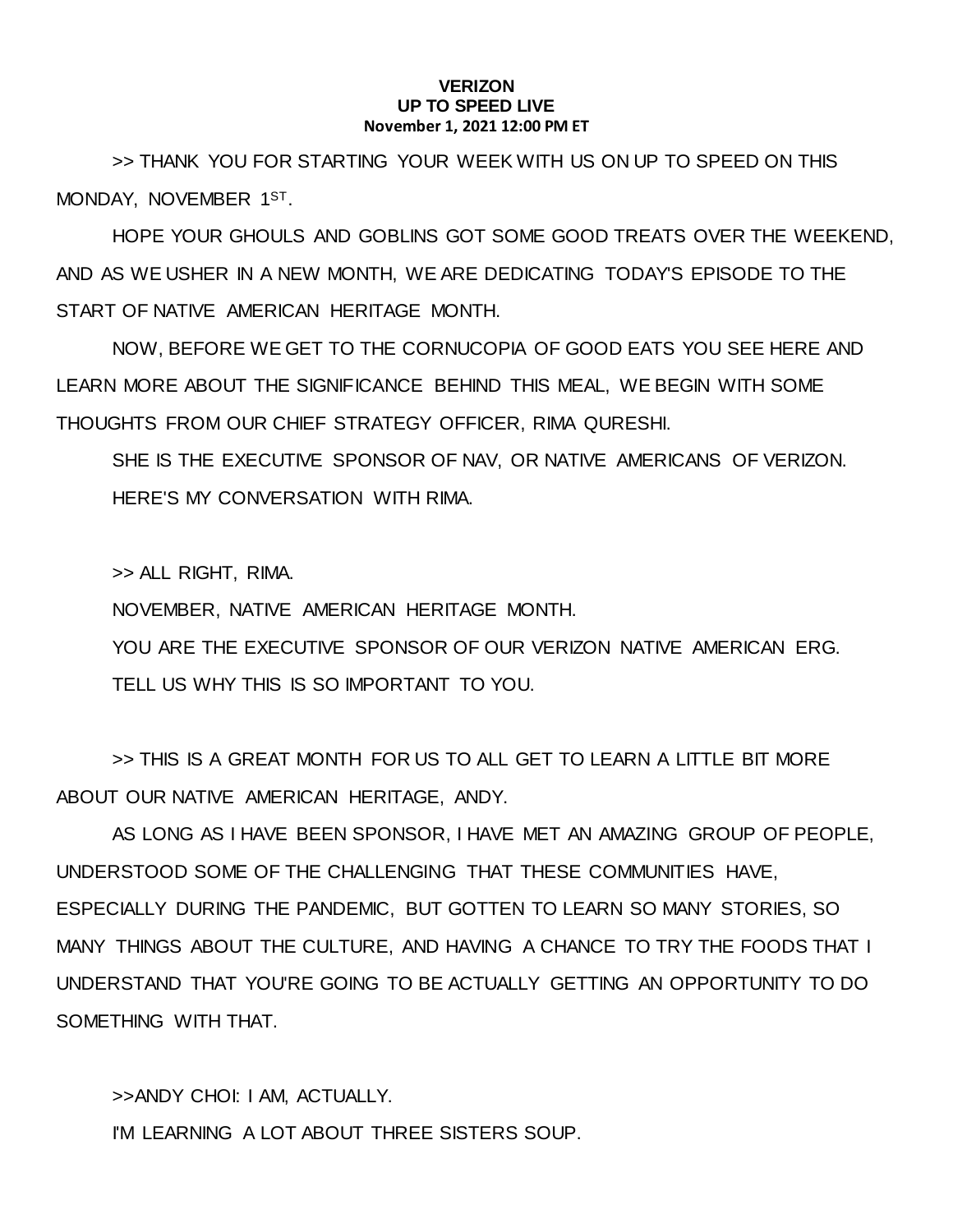I SEE YOU'RE IN THE KITCHEN.

ANY CULINARY TIPS HERE THAT YOU CAN SHARE WITH ME?

>> YEAH, WELL, HOW'S THIS, YOU MAKE IT, YOU TRY IT, AND IF YOU SURVIVE, THEN MAYBE I'LL TRY IT AFTER THAT, ESPECIALLY IF YOU'RE COOKING.

>> PERFECT.

PERFECT.

AND FOOD IS SUCH A GREAT WAY TO LEARN ABOUT DIFFERENT CULTURES.

I KNOW FOR V-TEAMERS OUT THERE, WHO MAY NOT BE INVOLVED WITH OUR ERG'S, OR MAY NOT KNOW A LOT ABOUT SOME OF OUR COMMUNITIES LIKE THE NATIVE AMERICAN COMMUNITY, WHAT'S YOUR ADVICE FOR V-TEAMERS EVERYWHERE SO THAT WE CAN CONTINUE LEARNING FROM EACH OTHER?

>> I THINK, ACTUALLY, HERITAGE MONTH, AND THE NATIVE AMERICAN HERITAGE MONTH IS A GREAT WAY TO LEARN MORE ABOUT THESE COMMUNITIES, AND TO LEARN MORE ABOUT THE HERITAGE OF THESE COMMUNITIES.

THERE WILL BE ALL SORTS OF EVENTS THAT WILL BE TAKING PLACE, AND IT'S AN OPPORTUNITY FOR EVERYBODY TO PARTICIPATE.

GREAT WAY TO INTERACT.

IT'S NOT ONLY FOR NATIVE AMERICANS, IT'S FOR ALL V-TEAMERS, AND I WILL BE PARTICIPATING AND LOOKING FORWARD TO ALL V-TEAMERS TAKING OPPORTUNITIES TO LEARN AND PARTICIPATE IN SOME OF THESE EVENTS.

>> WELL, RIMA, THANK YOU VERY MUCH ONCE AGAIN FOR LEADING THE WAY, AND YOU CAN BET IF THE SOUP TURNS OUT NICELY, WE'LL HAVE A NICE BOWL FOR YOU HERE READY TO GO.

SO THANK YOU VERY MUCH.

>> LOOKING FORWARD TO IT, ANDY.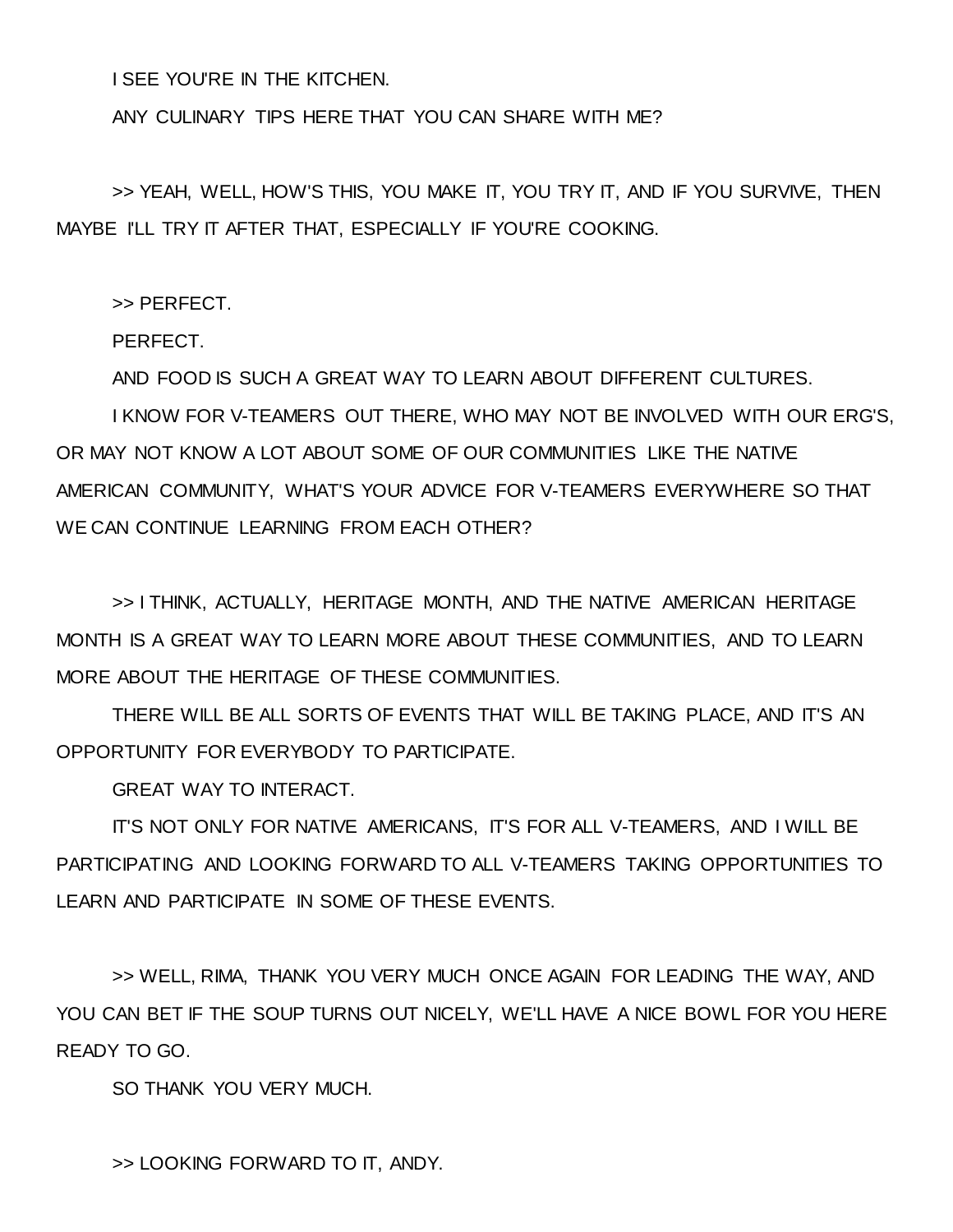THANK YOU. >>ANDY CHOI: THANK YOU, RIMA, FOR HELPING US BUILD THE FRAMEWORK BEHIND WHY THIS MONTH IS SO IMPORTANT NOT JUST FOR OUR NATIVE AMERICAN V-TEAMERS, BUT FOR OUR ENTIRE COMPANY. JOINING US TODAY IS MALACHI HAMMONDS, THE GLOBAL CO-LEADER OF VERIZON NAV, ONE OF THE MANY EMPLOYEE RESOURCE GROUPS HERE AT VERIZON. THANKS FOR JOINING US, MALACHI.

> >> ABSOLUTELY, ANDY. THANK YOU FOR HAVING ME.

>> SO AS I TOLD RIMA, I AM A NOVICE IN THE KITCHEN, BUT THAT SAID, I LEARNED A LOT ABOUT THIS MEAL, WHICH WE'LL TALK ABOUT IN A SECOND, BUT BEFORE WE DO, TELL US WHAT NATIVE AMERICAN HERITAGE MONTH MEANS TO YOU.

ABSOLUTELY.

IT MEANS A LOT.

IT IS AN OPPORTUNITY TO SHARE OUR RICH CULTURE WITH THE WORLD, AND ABSOLUTELY IT'S AN OPPORTUNITY TO SHARE WITH YOU, AS WELL AS OTHER V-TEAMERS ABOUT THE CULTURE.

>>ANDY CHOI: YEAH.

YOU HAVE A VERY PERSONAL CONNECTION.

YOUR NATIVE AMERICAN BACKGROUND, TELL US A LITTLE BIT MORE ABOUT THAT.

>> ABSOLUTELY.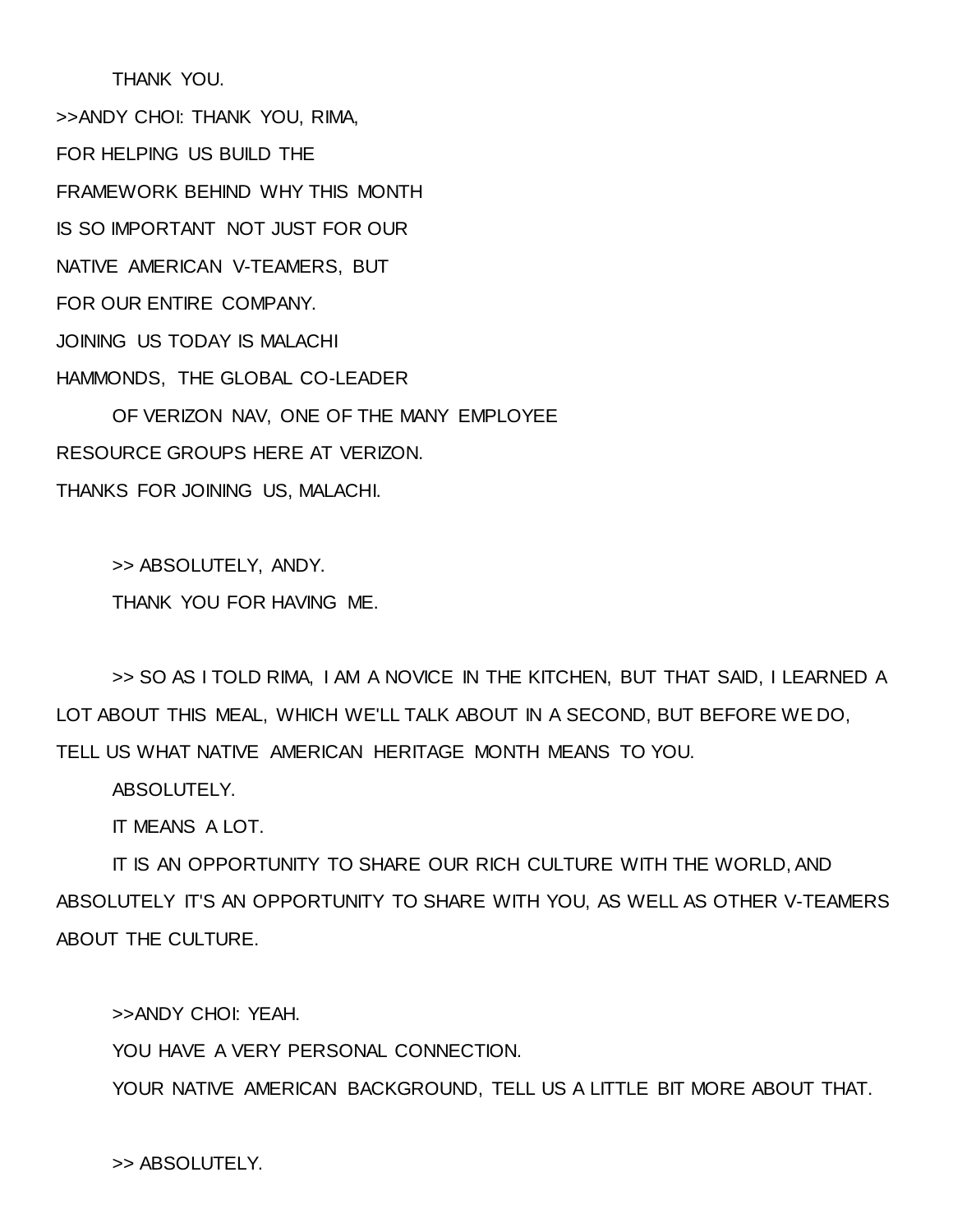AS A MEMBER OF THE LUMBEE TRANSCRIBE OF NORTH CAROLINA, I HAVE A GREAT OPPORTUNITY TO RESPECT FOR OUR PEOPLE, AND AS AN INDIGENOUS PERSON, IT GIVES ME THE OPPORTUNITY, AGAIN, TO SHARE JOY.

>>ANDY CHOI: THAT'S WHAT IT'S ALL ABOUT.

AND TODAY WE'VE SORT OF USED FOOD AS SORT OF THAT VEHICLE FOR SHARING. AND I THANK YOU SO MUCH.

FOOD IS SUCH A GREAT CONVERSATION STARTER WHEN WE'RE TALKING ABOUT DIFFERENT CULTURES, AND AS RIMA MENTIONED, I TOOK SOME TIME IN THE KITCHEN TO LEARN ABOUT THREE SISTERS STEW, THREE SISTERS SOUP.

YOU EVEN GAVE ME SOME TIPS ON THIS AS WELL.

AND AS YOU CAN SEE HERE, THERE'S A LOT TO TALK ABOUT.

IT ACTUALLY IS A FAIRLY EASY RECIPE, SO IT'S GREAT FOR BEGINNERS LIKE ME, BUT TELL US ABOUT THE SIGNIFICANCE OF THIS MEAL WITHIN THE NATIVE AMERICAN CULTURE.

>> YEAH, ANDY, AND IT SMELLS REALLY GOOD.

I SMELL THE ONIONS.

I SMELL ALL THE GREAT FOODS.

>> WENT A LITTLE NUTS ON THE ONIONS, NOT GONNA LIE.

>> ACTUALLY, SO THE THREE SISTERS SOUP OR STEW, IT CONSISTS OF THREE DIFFERENT VEGETABLES.

SO YOU HAVE YOUR SQUASH, ZUCCHINI AND CORN.

AND DEPENDING ON WHERE YOU ARE IN THE COUNTRY, YOU CAN ADD BEANS, YOU CAN ADD MEAT PRODUCT, BUT A PART OF THAT IS THE HISTORY OF THE LAND, GIVEN THE LAND ACKNOWLEDGMENT, BUT IT'S ALSO ABOUT HARVESTING, SO THOSE THREE ITEMS, THE CORN, SQUASH AND ZUCCHINI ARE ALL HARVESTED AT THE SAME TIME.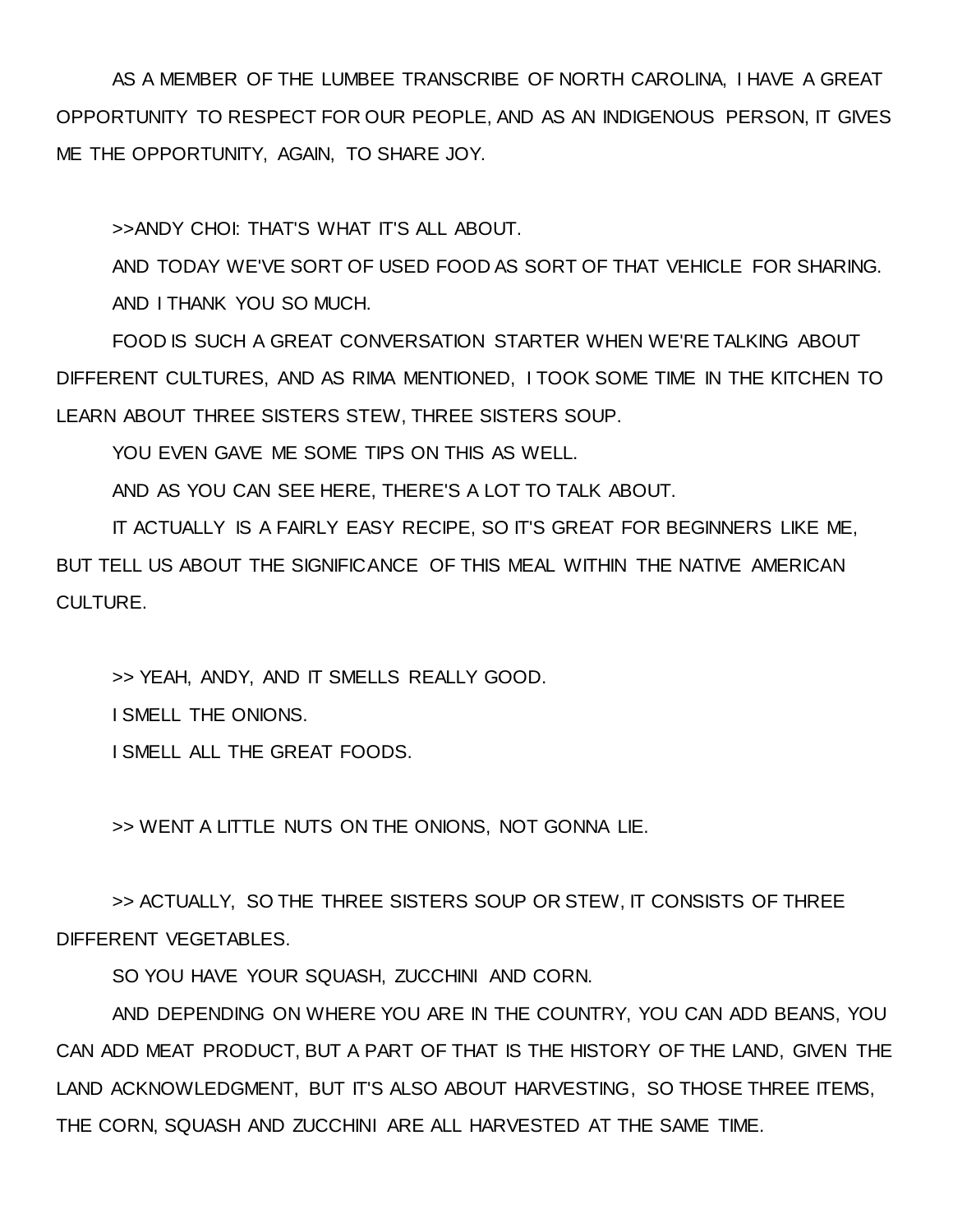>> YEAH, AND THAT'S WHAT I LOVE ABOUT THIS RECIPE IS NOT ONLY DID I HAVE FUN PUTTING IT TOGETHER, BUT YOU WERE SHARING, AND I STARTED TO KIND OF DIG DEEPER INTO THIS IDEA OF ALL OF THESE -- IT'S THE TIMING OF THE HARVEST THAT MAKES THIS SUCH A HARMONIOUS RECIPE HERE.

YOU'VE GOT THE CORN THAT OBVIOUSLY PROVIDES THE HEIGHT, AND THEN THE SQUASH IS THERE TO PROVIDE THE LEAVES, THE SHADE, AND THEN THE BEANS ARE HELPING WITH THE MOISTURE OF THE SOIL.

I MEAN, TALK TO US ABOUT WHAT THAT MEANS.

I KNOW IN NATIVE AMERICAN CULTURE, WE TALK SO MUCH ABOUT THIS REVERENCE FOR THE LAND AND WHAT THE LAND CAN CONTINUE TO PROVIDE.

I MEAN, THAT'S A HUGE PART OF WHAT WE'RE TALKING ABOUT HERE.

>> YEAH.

SO WHEN YOU THINK ABOUT IT, AS YOU JUST MENTIONED, THE HEIGHT, THE GROWTH, IT ALL COMES BACK IN TO ONE SPACE.

SO IT'S ALL ABOUT ONE GENERATION.

AGAIN, IT'S ALL GREAT FOR THE DIETARY.

AS WE KNOW, THIS IS DIABETIC AWARENESS MONTH.

>> YEP.

>> VEGAN RECIPE.

>> AND IT'S A VEGAN RECIPE.

I THINK YOU SAID THERE'S NO SALT IN THERE, SO IT'S A GREAT OPPORTUNITY TO COMBINE THE TWO TOGETHER.

AND AGAIN, IT'S ALL ABOUT INGREDIENTS.

>> I DID BRING SOME SALT TO TASTE FOR EACH SERVING HERE, SO IF YOU NEED TO, JUST IN CASE.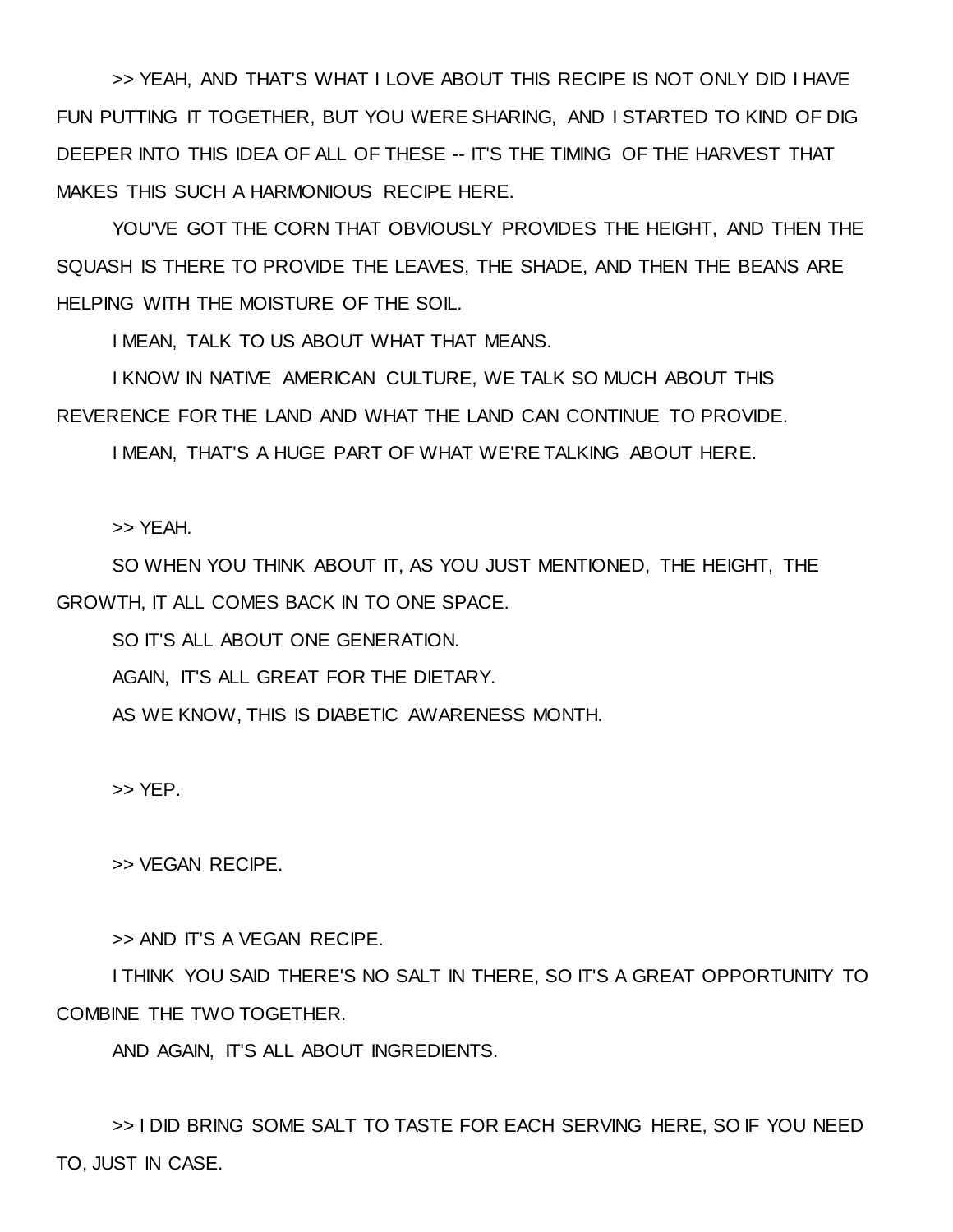JUST IN CASE.

I THINK IT WILL BE PRETTY GOOD.

SO BEFORE WE TRY THIS SOUP AND HOPEFULLY YOU'LL ENJOY IT, WANTED TO ASK YOU ABOUT HOW VERIZON NAV HAS WORKED WITH THE BUSINESS TO IMPLEMENT DIFFERENT PROGRAMS AND INITIATIVES.

HOW IS THIS ERG MAKING SURE YOUR WORK IS NOT JUST SEEN, BUT CRITICAL COMPONENT OF OUR BUSINESS.

>> YEAH.

ABSOLUTELY.

SO FOR US, SINCE 2020, SINCE THE START OF COVID, VERIZON NAV HAS CONTRIBUTED OVER 26,000, SO OUR V-TEAMERS, OUR MEMBERS, 26,000 VOLUNTEER COMMUNITY SERVICE HOURS.

THAT GOES TOWARDS OUR 2.5, AND THEN SECONDLY YOU HAVE VERIZON IS PROVIDING INPUT IN TO VERIZON'S NATIVE AMERICAN RECRUITMENT STRATEGIES.

SO VERIZON NAV, OUR GROUP, ARE WORKING WITH ACQUISITION TO TALK ABOUT RECRUITMENT EFFORTS IN REGARDS TO NATIVE AMERICANS.

>> AND THIS IS A FAIRLY IMPORTANT TOPIC HERE AMONGST ALL TRIBES ACROSS THE COUNTRY HERE.

>> YEAH, BECAUSE IT'S VERY IMPORTANT, BECAUSE IT'S A LOW NUMBER OF NATIVE AMERICAN PEOPLE BEING HIRED, SO THE GOAL IS, OF COURSE, TO RECRUIT, RETAIN, AND KEEP THEM GOING.

>> EXCELLENT.

EXCELLENT.

SO TELL US MORE -- I KNOW THAT THERE'S A LOT GOING ON WITH OUR STUDENTS. I KNOW RIMA MENTIONED NOT ONLY IN THE VIDEO BUT IN THE E-MAIL ABOUT HOW WE'RE HELPING FOLKS IN STEM.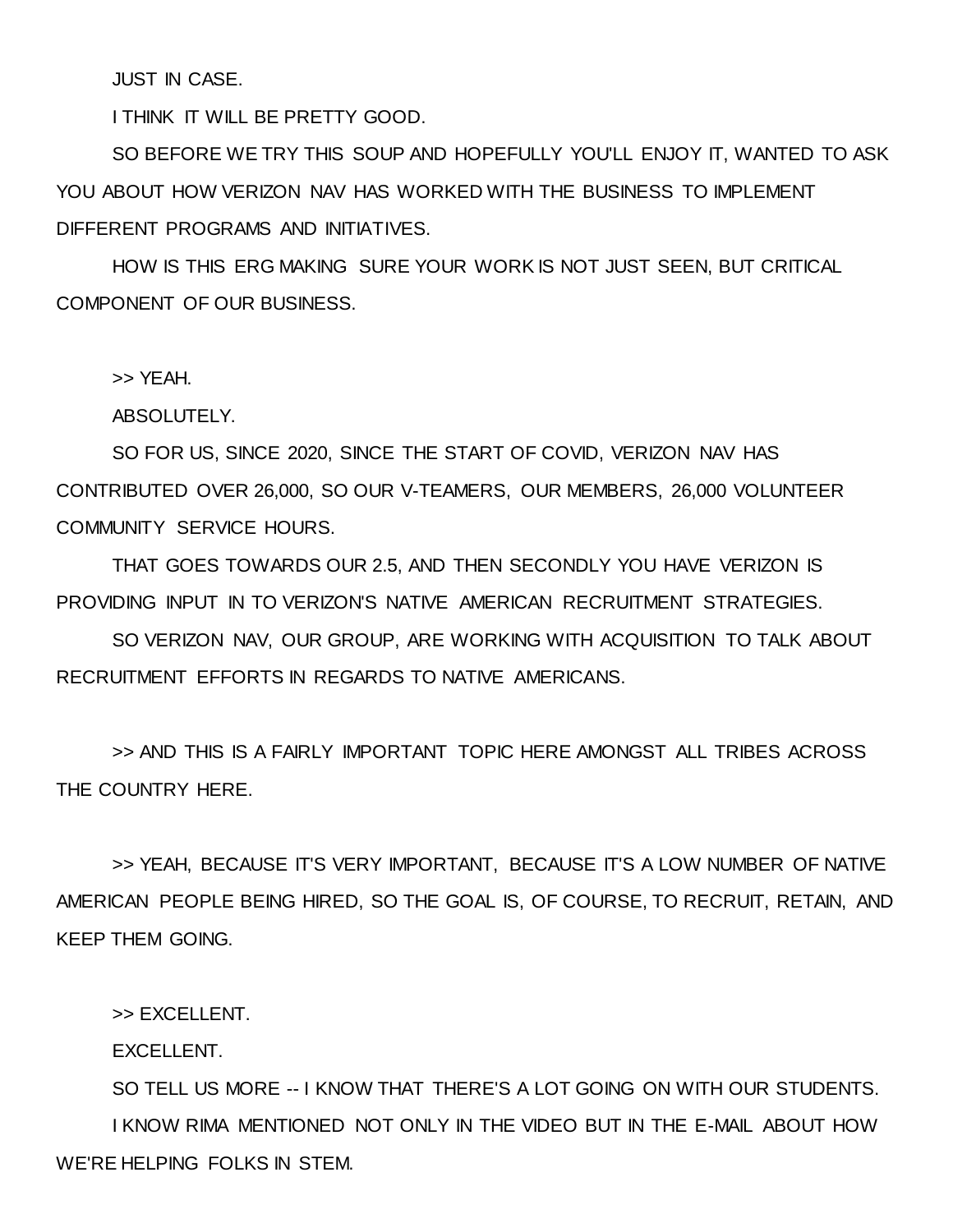>> YEAH.

ABSOLUTELY.

SO A BIGGER PART OF OUR INITIATIVE IS DIGITAL EQUITY AMONGST NATIVE AMERICAN YOUTH, SO BETWEEN AUR DIGITAL INCLUSION PROGRAMS, WE OFFER A LOT OF STEM OPPORTUNITIES WITH OUR PARTNERSHIPS LIKE THE BOYS AND GIRLS CLUB FOR NATIVE SERVICES AND BECAUSE I'M A MEMBER OF THE LUMBEE TRIBE OF NORTH CAROLINA, WE MAKE SURE THAT WE PARTNER WITH PROJECT 3C WHICH HELPS AS WELL.

>> AND PUBLIC SECTOR IS A HUGE PART AS WELL.

>> ABSOLUTELY.

IT SUPPORTS OUR TRIBAL CUSTOMERS AND THEY PROVIDE INPUT AND INSIGHT INTO THE BUSINESS AS WELL.

SO NAV IS A PART OF THE STRATEGY CONVERSATION AROUND HOW WE SUPPORT TRIBAL CUSTOMERS AND CONTINUE THE GROWTH OF THE BUSINESS.

>> YEAH.

AND THAT'S AN IMPORTANT POINT THERE.

I MEAN, THE FACT THAT THE ERG'S NOT ONLY SUPPORT OUR V-TEAMERS BRINGING FOLKS TOGETHER, LEARNING ABOUT CULTURES, BUT REALLY MOVING THE BUSINESS FORWARD, WHICH ULTIMATELY IS SOMETHING THAT WE CAN ALL CELEBRATE, SO MALACHI, THANK YOU VERY MUCH.

NOW, BEFORE WE TRY THE SOUP, AND I'M GOING TO SERVE YOU UP A BOWL HERE, I WANTED TO GET YOUR THOUGHTS ON JUST YOUR FINAL THOUGHTS ON THE IMPORTANCE OF THIS MONTH.

WHAT'S THE MESSAGE FOR FOLKS THAT YOU WANT TO DELIVER TODAY ON THIS FIRST DAY OF NATIVE AMERICAN HERITAGE MONTH.

>> ABSOLUTELY.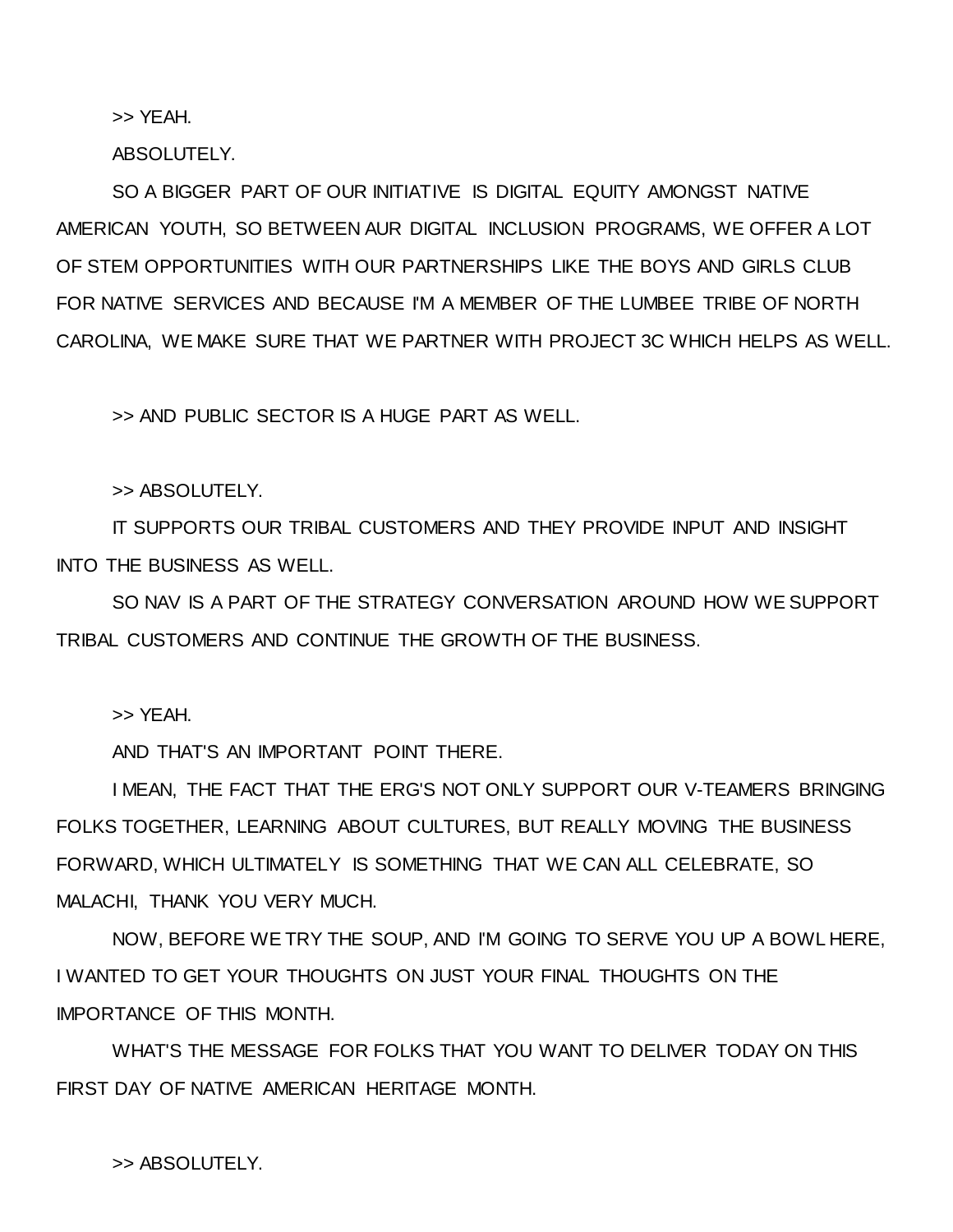ANDY, IT LOOKS REALLY GOOD.

IT'S CHUNKY.

>> THANK YOU.

>> SMELLING THIS, IT REALLY SMELLS GOOD.

>> THANK YOU.

>> FOR US AT VERIZON NAV HERE IN THE COMPANY, WE ENCOURAGE EVERYONE TO PLEASE PARTICIPATE IN OUR EVENTS.

WE HAVE A MONTH-LONG NUMBER OF EVENTS HAPPENING.

TAKE A LOOK AT THE VZ WEB ARTICLE THAT'S OUT THERE, AND YOU CAN JOIN US THERE.

BUT AGAIN, IT'S ABOUT SHARING AND UNDERSTANDING THE CULTURE.

SO TAKE A MOMENT OUT OF THE YOUR DAY AND LEARN MORE ABOUT THE NATIVE PEOPLE THAT CONTRIBUTE SO MUCH TO THE FIRST NATIONS HERE.

>> WELL, AND I'M GLAD THAT YOU MENTIONED SHARING BECAUSE WE'RE ABOUT TO DO THAT NOW.

SO HERE YOU GO.

WE HAVE QUITE A FEW SERVINGS HERE, SO I DO WANT TO ADVERTISE THAT, YOU KNOW, IF, YOU KNOW, IF YOU'RE IN BASKING RIDGE IN THE OFFICE WATCHING THIS LIVE, YOU CAN CERTAINLY COME DOWN AND LEARN A LITTLE MORE AND HAVE A LITTLE SOUP.

BUT CHEERS TO YOU.

>> CHEERS.

>> SOUP CHEERS.

IT'S PRETTY GOOD.

>> REALLY GOOD.